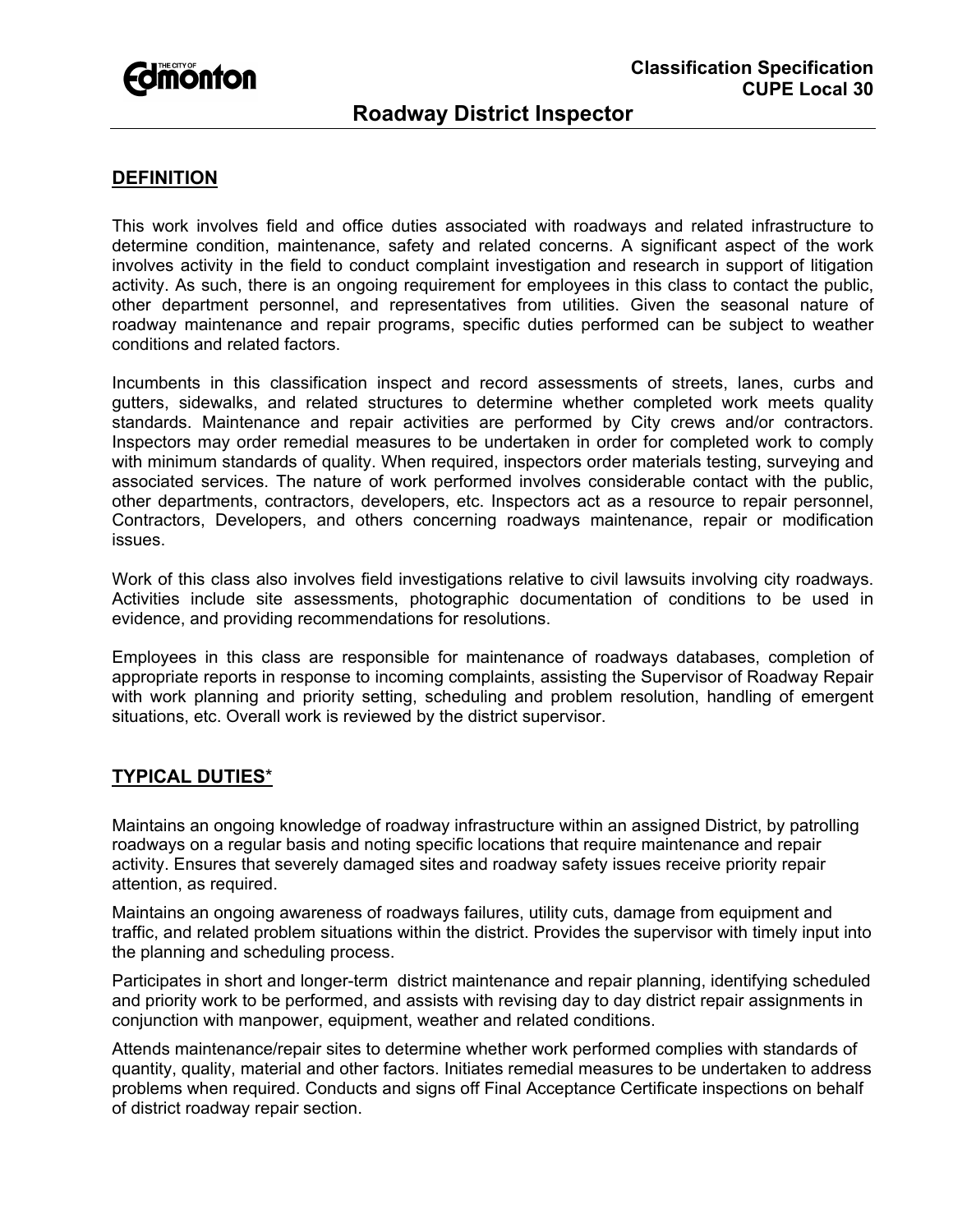

## **Roadway District Inspector Fage 2** Page 2

Receives incoming citizen complaints from call centre, councillor offices, citizen action and other sources. Conducts field investigations to determine whether maintenance and repair activity is warranted, and contacts complaint sources to discuss problems, explain policies, etc.

Reviews incoming applications for curb crossings, identifies and follows-up on problems or schedules ancillary work to be done at the site, ensuring compliance to bylaws, specifications, etc. and inspects completed work as required.

Provides expertise and field documentation in response to incoming lawsuits damage complaints and related issues. Deals with complaint sources, risk management specialists and others to facilitate complaint resolution.

Updates databases to support maintenance planning, scheduling, completed work and inspection approvals, complaint handling and other activities in the district.

Responds to unusual and/or emergent situations occurring on roadways within the district, initiates procedures to meet equipment and personnel safety, environmental, and related issues.

Maintains sand and de-icer inventories and performs snow dump checks in the snow removal program.

Performs related duties as required.

#### **KNOWLEDGE, ABILITIES AND SKILLS**

Considerable knowledge of the equipment, procedures, routes, and associated policies and Bylaws related to the City's roadways maintenance and related programs.

Knowledge of the roadway infrastructure, maintenance history, short and long term maintenance plans, and citizen complaint patterns associated with assigned district.

Ability to diagnose and assess roadway conditions, determine maintenance and repair priorities, and assist with scheduling crew maintenance and repair activities to maximize productivity and efficiencies.

Skilled in the handling of incoming complaints to address citizen concerns and dealing with damage to private property by City vehicles.